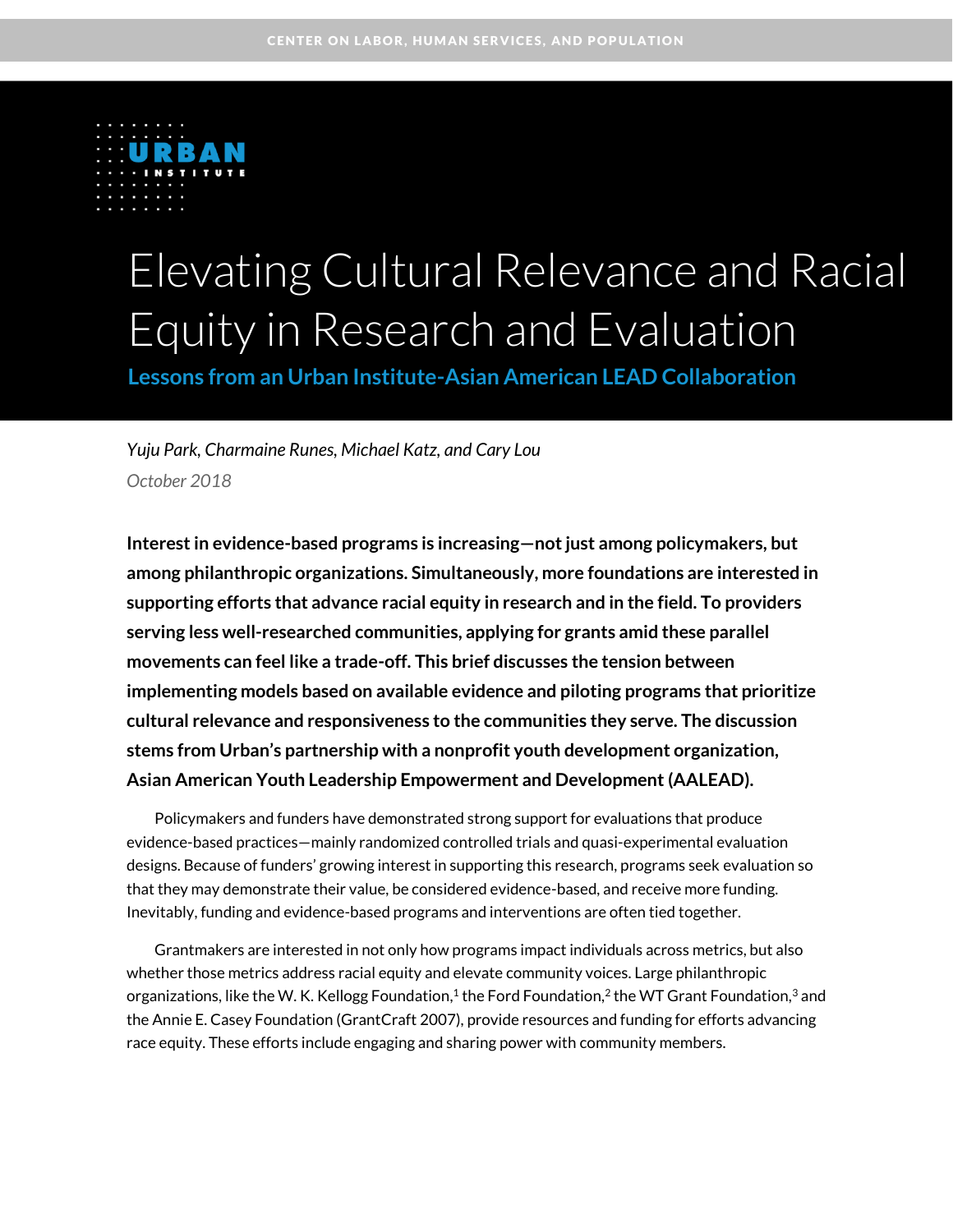

*Photo provided by AALEAD staff.*

Despite funders' interest in evidence-based programs that elevate racial equity, the nature of many rigorous evaluations, including randomized controlled trials and quasi-experimental designs, make them difficult for practitioners to fully support. These evaluations could be perceived as withholding supports for community members the program aims to serve, potentially raising conflicts with the program's organizational values. Randomized controlled trials and quasi-experimental designs could also be perceived to cause unintended and undetected consequences to those in a control group. However, evaluations, especially in education and youth services, are typically designed around resource constraints and rarely deny services intentionally for the sake of a comparison group.<sup>4</sup> For example, researchers can rely on randomization generated through preexisting lotteries based on oversubscription of a program (Cook 2001). Quasi-experimental designs are typically developed around a natural cutoff (e.g., birth date for eligibility, timing of a program change) to develop an artificial comparison group, or they may match students after they receive an intervention to those who did not participate in the program.

Even if racial-equity-minded practitioners are willing to explore how their services can be more based in evidence, they often lack the capacity to undergo rigorous evaluation; it can be costly to provide additional training or professional development to ensure implementation fidelity, challenging to identify a comparable group of students, and difficult to collect and analyze necessary data. And, if a program's sample size is small, it will be more difficult to separate program impacts from simple chance differences between participating students and their comparisons. Similarly, if a program uses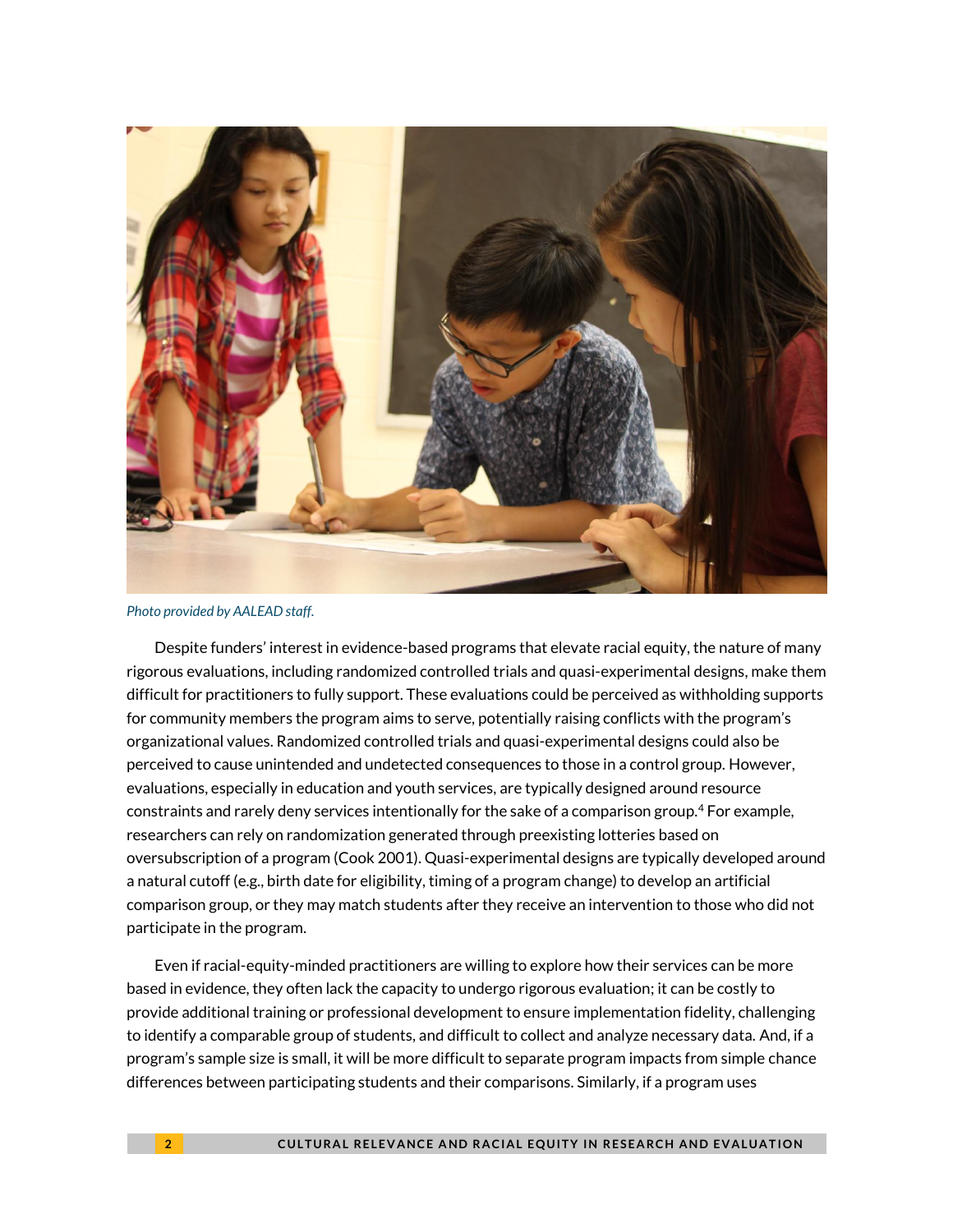evidence-based instruments that are neither aligned with its culturally relevant curriculum nor use language that resonates with the community served, assessing the program's impact may be more challenging.

This leads to the following questions: What other evaluation methods and techniques can programs use to ground their work in data? How can programs find or create assessments that fit and integrate evidence and cultural responsiveness? And how can researchers and practitioners collaborate to meet this common need?

AALEAD in Washington, DC, is aiming to use evidence-based practices that are also culturally relevant to their population. Their evaluation efforts are still in the exploratory phase. AALEAD has helped fill a gap in services for underserved, low-income Asian American youth. Created as a community organization by and for the Asian American community, AALEAD initially served a large Vietnamese refugee and immigrant population in Washington, DC, but expanded to underserved Asian American youth in middle and high schools in the greater DC area (Washington, DC, Maryland, and Virginia).

AALEAD provides after-school, mentoring, and summer programming for youth in the greater DC area. After-school programming is provided to youth in participating DC elementary, middle, and high schools; Maryland middle and high schools; and Virginia middle and high schools. Youth receive academic, social, and emotional learning opportunities to improve their academic development, decisionmaking around their educational future, leadership skills, and healthy concepts of self. Most after-school programming occurs on site in school buildings.

All AALEAD programming focuses on three outcome areas: educational empowerment, identity development, and leadership opportunities. AALEAD is the only organization in the country working to meet needs specific to low-income Asian American youth, including cultural and language barriers. Unlike similar programs for Latinx students, who often share the same language and similar home cultures, organizations that serve Asian Americans, including AALEAD, serve students from diverse cultural and linguistic backgrounds. Organizations that serve Asian Americans must provide resources in languages such as Chinese, Tagalog, and Vietnamese, the most commonly spoken languages among Asian Americans. <sup>5</sup> This cultural and linguistic diversity within the Asian American population makes finding curricula and assessments that accurately measure the experiences of those from different backgrounds more challenging.

Because AALEAD's mission is so unique and the communities they serve so diverse, finding assessments that accurately capture student outcomes is a challenge. Program coordinators often adapt curriculum that meets the needs and plays to the strengths of their students. This flexibility makes measuring students' growth even more difficult. AALEAD uses the Rosenberg Self-Esteem Scale in its pre- and postassessments. Though the Rosenberg Self-Esteem Scale is an evidence-based survey, it does not align well with the curriculum's distinctive emphasis on youth accepting and growing in their Asian American identity and community. Consequently, based on the assessments AALEAD currently uses, it is not clear if the data accurately measure AALEAD's impact in the three outcome areas of educational empowerment, identity development, and leadership opportunities.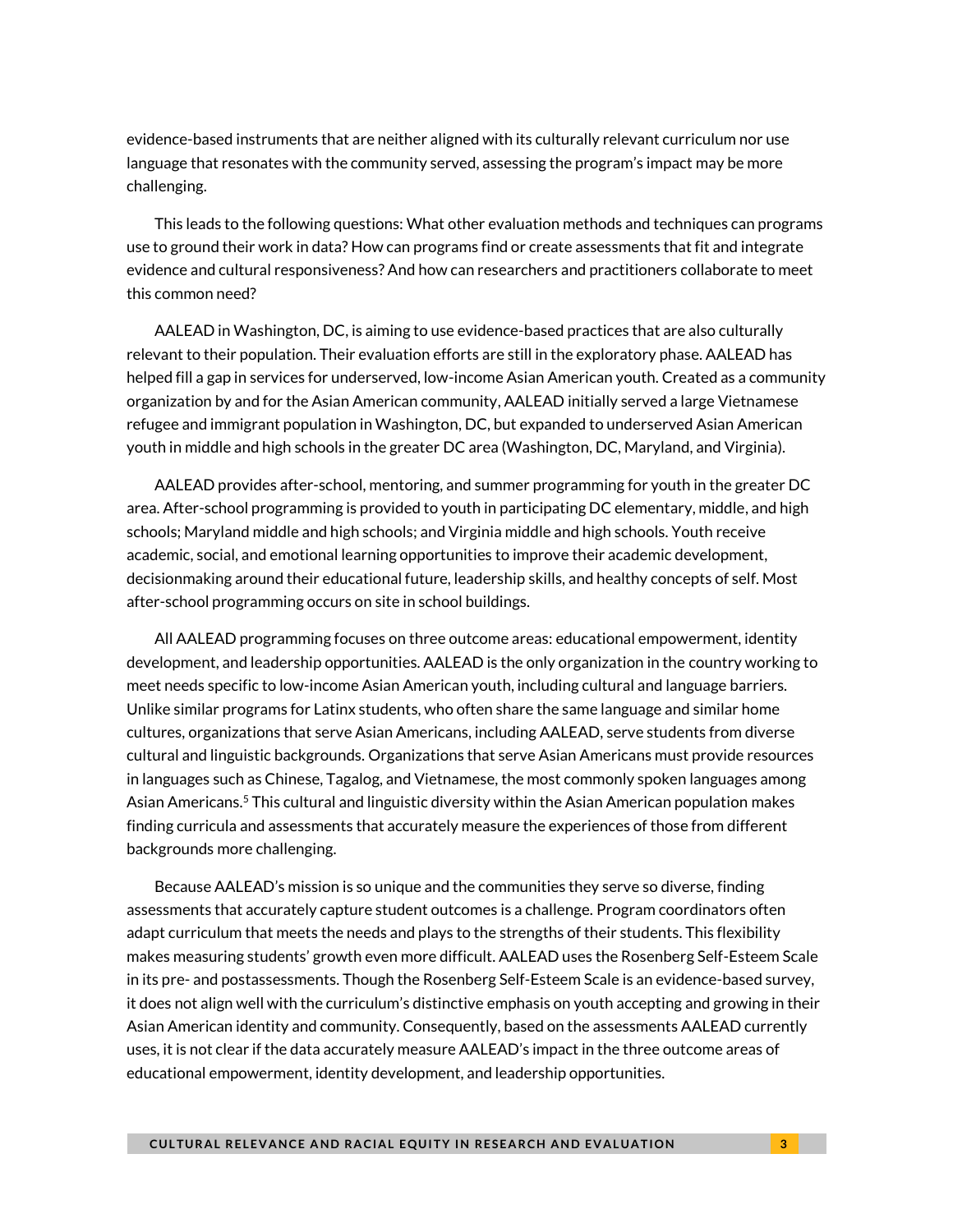AALEAD is interested in exploring evaluation to contribute to the research field and improve their own program model. This is important given that there is especially a lack of data on culturally relevant practices for Asian American youth, and few tools and measures can be adopted to evaluate Asian American youth programming. Many of those currently available are not inclusive of Asian American communities and their experiences, rendering them useless in measuring the impact of programming specifically for Asian Americans. Without culturally relevant tools and measures to assess impact and outcomes, AALEAD, among other programs that serve Asian American youth, cannot effectively measure youth progress, which can hinder their strength and evidence base.

Starting October 2017, Urban began working with AALEAD to draft an evaluation design for its after-school program with consistent feedback from AALEAD. During the fall of 2017, Urban and AALEAD established a data sharing agreement to transfer and format program data. AALEAD provided the program data, including program enrollment and participation; enrollee characteristics; enrollee school participation and achievement; pre- and postprogram assessments; youth and parent satisfaction surveys; and documentation about survey items and instruments, to Urban for data analysis. Urban has also been working with AALEAD to develop a blog series and data visualizations on Urban's blog, *Urban Wire*.

# Strengths and Challenges of AALEAD Data Collection

## **Summarizing AALEAD's Program Data**

AALEAD collects various data on participants as part of program administration and an effort to measure program outcomes. Running the program involves AALEAD staff recording youth demographics, enrollment characteristics, and participation. Demographic data include self-reported participant gender, race and ethnicity, household size, self-reported family income, and eligibility for and receipt of free or reduced-price meals (figure 1).

Program enrollment information includes participant program level (elementary, middle, or high school), grade in school, school attending, program site, and self-reported participation in English Language Learner programs (figure 2). Attendance information includes youth participation and the names, number, type, and program outcome alignment area of activities as well as descriptions and hours of community service.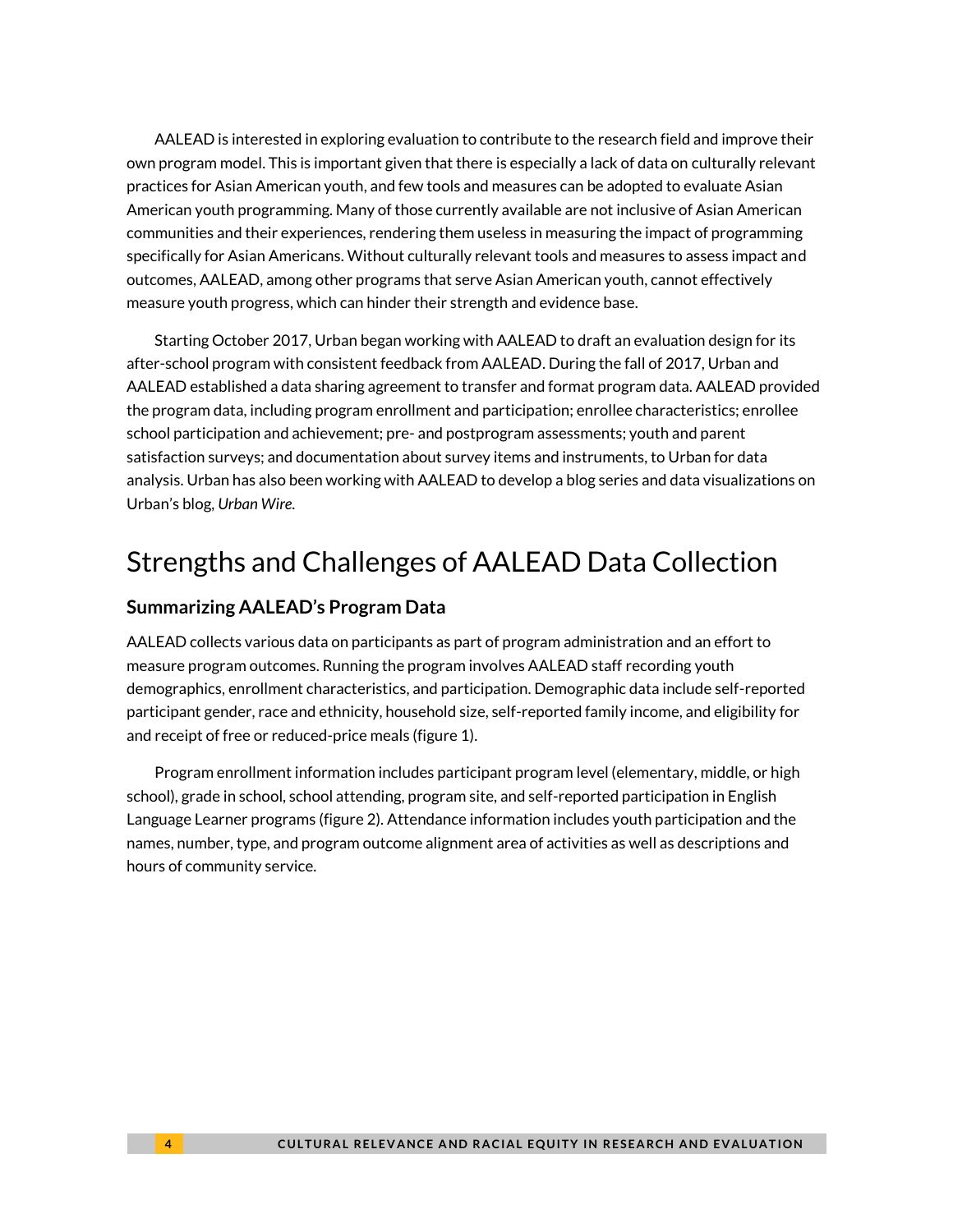#### FIGURE 1

#### **AALEAD Participants Were Predominately Asian and Low-Income**

*Racial and ethnic composition and self-reported family income, 2016–17*



**Source:** Urban Institute tabulations of AALEAD program data.

#### FIGURE 2

### **AALEAD's Middle School Programs and Maryland Enrolled the Most Participants**  *Participation by program level (left) and AALEAD site (right), 2016–17*



AALEAD also collects information on youth outcomes and satisfaction to facilitate program improvement and demonstrate its impact (figure 3). AALEAD staff administer a battery of pre- and postprogram surveys aligned with its three outcome areas (educational empowerment, identity

**CULTURAL RELEVANCE AND RACIAL EQUITY IN RESEARCH AND EVALUATION**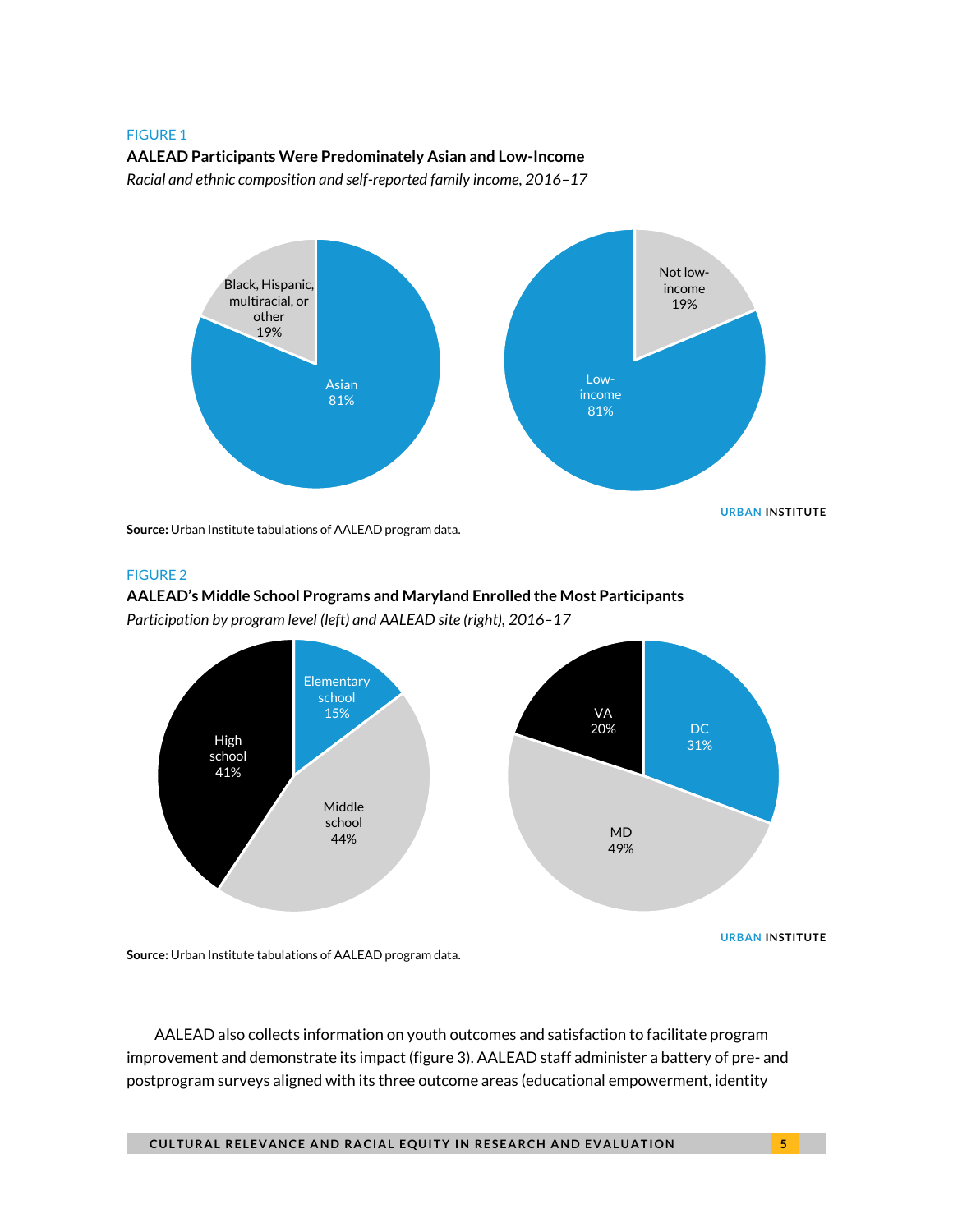development, and leadership opportunities) and youth and parental satisfaction surveys. Quarterly report cards and self-reports also provide information on youth school participation, achievement, and transition from middle to high school and high school to postsecondary education.

#### FIGURE 3

### **AALEAD Participants' Satisfaction across Outcome Areas**

*Normalized scores based on responses to satisfaction survey, 2016–17*



**Source:** Urban Institute tabulations of AALEAD satisfaction survey data.

### **AALEAD'S DATA COLLECTION PROCESS**

Currently, data entry is a three-step process where staff record data in individual Excel spreadsheets and then compile those data into monthly management reports, which are also used for internal tracking. In the final step, staff upload data into a case management and data collection tool. Staff analyze the data in the monthly management reports to assess how many outcome-related activities youth have participated in and whether they are still on track to meet program goals. They also use the data to create progress reports for their funders.

As with many smaller programs, however, AALEAD data capacity is limited by database systems and analytic resources. Changing data monitoring systems coupled with staff turnover and departures has led to diminished and less standardized and centralized data gathering as well as a significant knowledge and capabilities gap. Frontline staff who would benefit most from the information lack the right levels of access to create customized reports. And software updates from the data monitoring system affected AALEAD's access to their historical data, making it more difficult to compare data over time.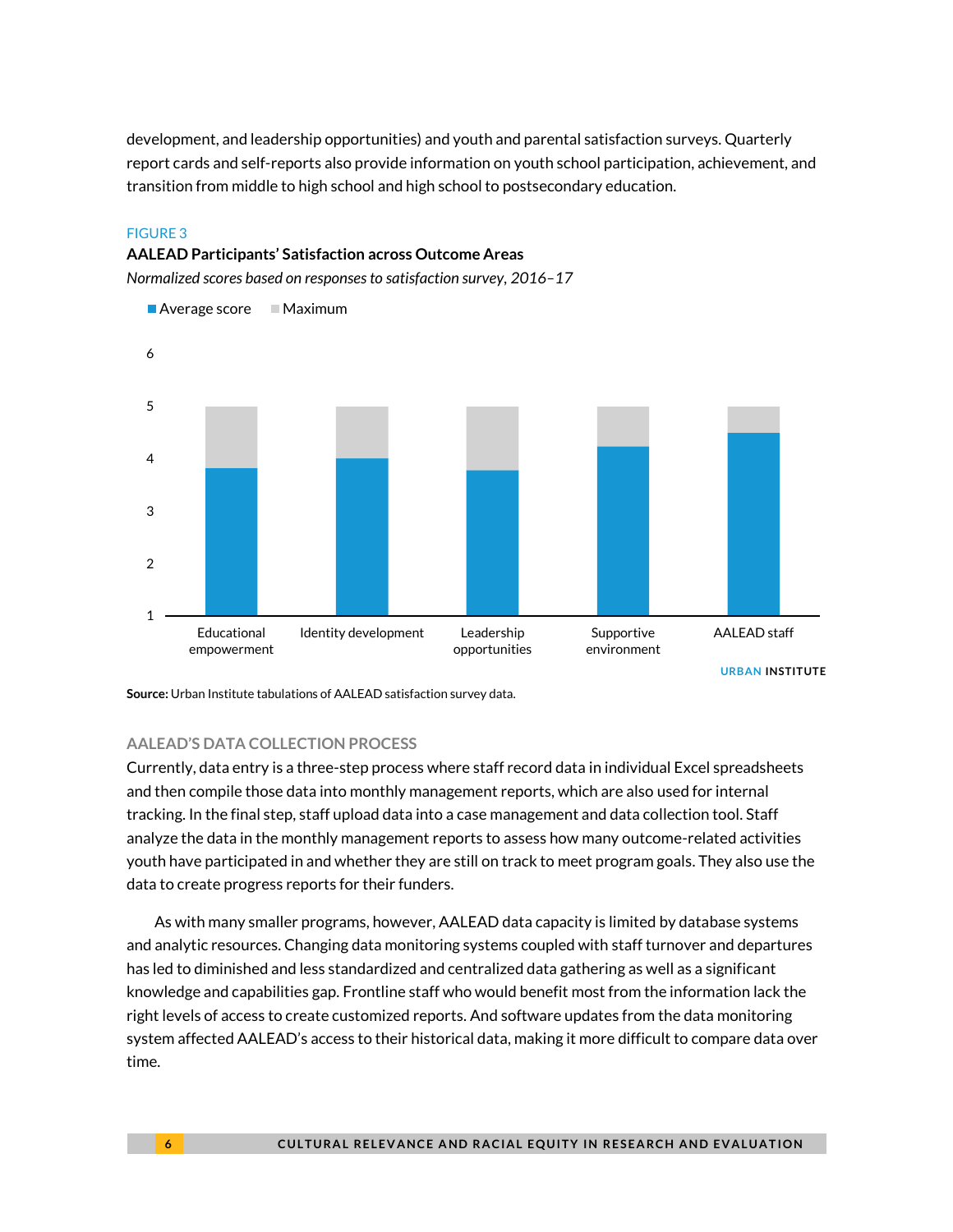Another concern is the level of consistency in collecting data across program sites, levels, and individual staff members. The level of effort required, frequency of, and which modules and items are prioritized in administering surveys and recording program data are not immediately clear. Standardizing information collection would aid the dual goals of improving programs and demonstrating effectiveness. However, even with ideal data, limited staff time, resources, and capacity to analyze program data may blunt these efforts.

Moving forward, AALEAD staff aim to expand their data collection, management, and analysis capacity. They have discussed how they might digitize intake forms to avoid reentering data into multiple spreadsheets. Ultimately, AALEAD's goal is to use data—both real-time and longitudinal—to improve organizational decisionmaking around program design and delivery.

## **Next Steps for Program Evaluation**

Though AALEAD's after-school programming is unique, AALEAD is similar to many small organizations working with less well-researched communities. Such organizations often prioritize what data can do for their organizational development and programming. This means finding the research and data activities that allow them to grow and improve in real time while best meeting their participants' needs. Through our partnership with AALEAD, we have seen the many strengths of their approach, programming, and data collection and have learned areas they want to improve. We have also coalesced around the importance of participatory research, especially for underserved communities.

The Urban Institute and AALEAD have collaborated on a plan for an outcome and implementation evaluation. The goals of the evaluation are to assess (1) youth participation and engagement with AALEAD; (2) AALEAD's influence on leadership, educational empowerment, and identity outcomes; (3) key elements of implementation (e.g., data use and frequency, intensity, and consistency of sessions); and (4) best practices and lessons learned from program implementation. The evaluation would span 12 to 16 months and would build off AALEAD's current systems, including their pre- and postprogram surveys used to assess outcomes. Though it is unclear whether curricula lead to intended outcomes, this can be explored more within the outcome evaluation framework. AALEAD and its staff also need better access to data to inform their practice.

The implementation evaluation will draw on several data sources (student focus groups; facilitator, AALEAD leadership, and stakeholder interviews; observations; document review). The implementation evaluation will focus on amplifying students' and staff's voices and providing continuous feedback to inform real-time improvements.

Ultimately, the evaluation should answer the following research questions.

### **OUTCOME EVALUATION**

 Do students that participate in the AALEAD after-school program improve within and across school years on leadership, educational empowerment, and identity indicators?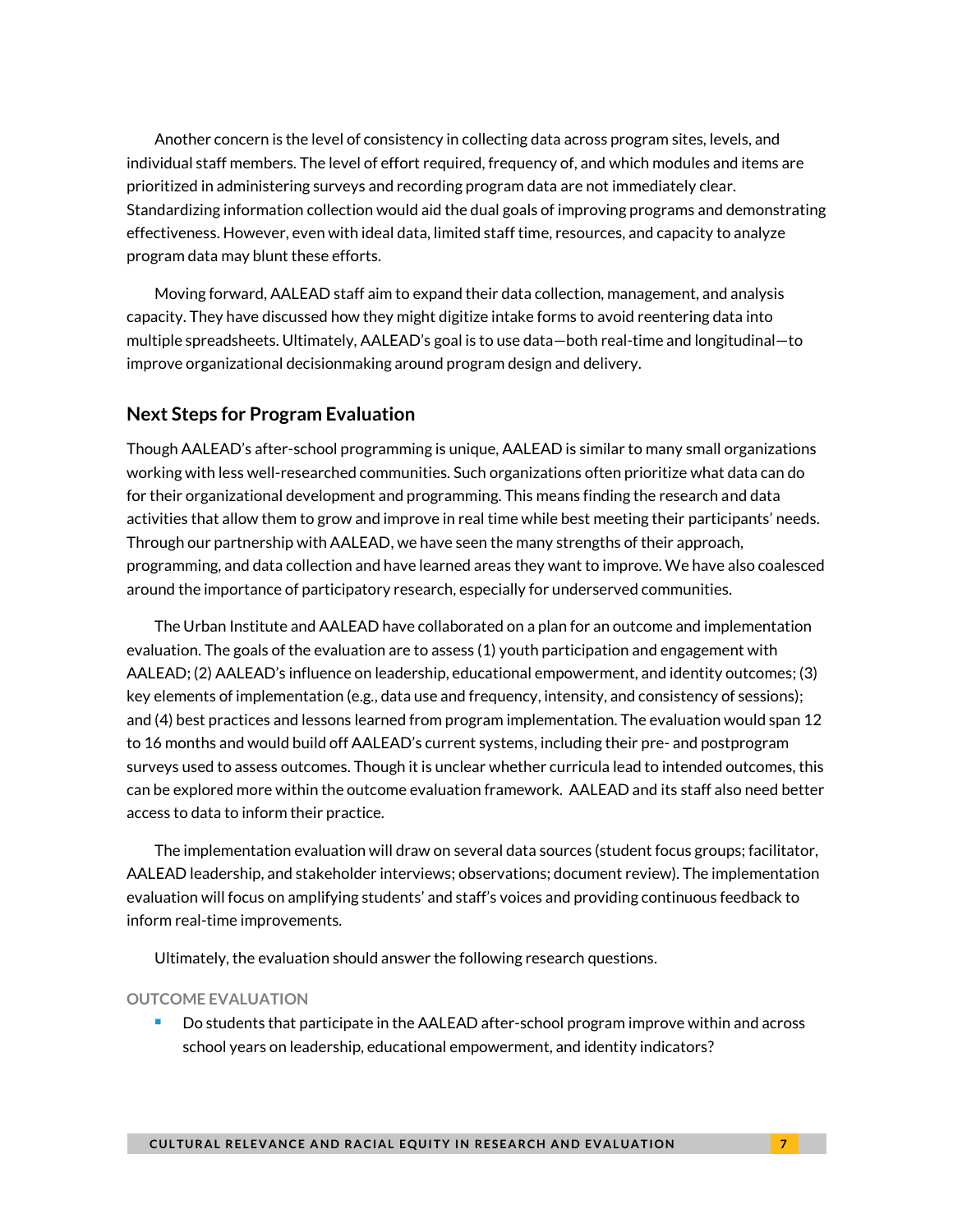- » Do these outcomes differ by student demographics, attendance, prior participation, facilitators, etc.?
- **Are students engaged and satisfied with the AALEAD after-school program and its components** (e.g., curriculum, facilitators)?

### **IMPLEMENTATION EVALUATION**

- How does curriculum instruction and implementation differ across schools and instructors?
	- » What factors may explain observed variation (e.g., training, experience, population served, school district)?
	- » How do curriculum and activities align with the goals of the program and positive youth development framework?
- How do program leaders support facilitators to set a vision and goals for the program and provide feedback for facilitators?
- What characteristics of the program make it engaging and fulfilling for students?
- What are the patterns of enrollment, attendance, and persistence in AALEAD? What drives these patterns?

Ultimately, the evaluation will focus on building a collaborative research project that draws on facilitators', students', and parents' rich expertise and prioritizes frequent updates and information that can facilitate continuous quality improvement.

# Conclusion

Relevant and timely research should match community needs and assets. The collaboration between AALEAD and the Urban Institute shows the first steps of this relationship. AALEAD, like other similar organizations, wants to push forward on data analysis and evaluation while staying true to its mission, goals, and youth participants. The goal of the future evaluation is threefold: provide necessary feedback and data that can help AALEAD refine their approach and priorities to improve the program; provide evidence of how a research-practitioner partnership can best aid programs serving specific minority communities; and add to the current knowledge base and literature on after-school programming for Asian American youth to catalyze similar programs and initiatives nationwide.

# **Notes**

- 1 "Racial equity," W.K. Kellogg Foundation, accessed October 17, 2018, [https://www.wkkf.org/what-we-do/racial](https://www.wkkf.org/what-we-do/racial-equity)[equity.](https://www.wkkf.org/what-we-do/racial-equity)
- <sup>2</sup> "Challenging inequality," Ford Foundation, accessed October 17, 2018, [https://www.fordfoundation.org/work/challenging-inequality/.](https://www.fordfoundation.org/work/challenging-inequality/)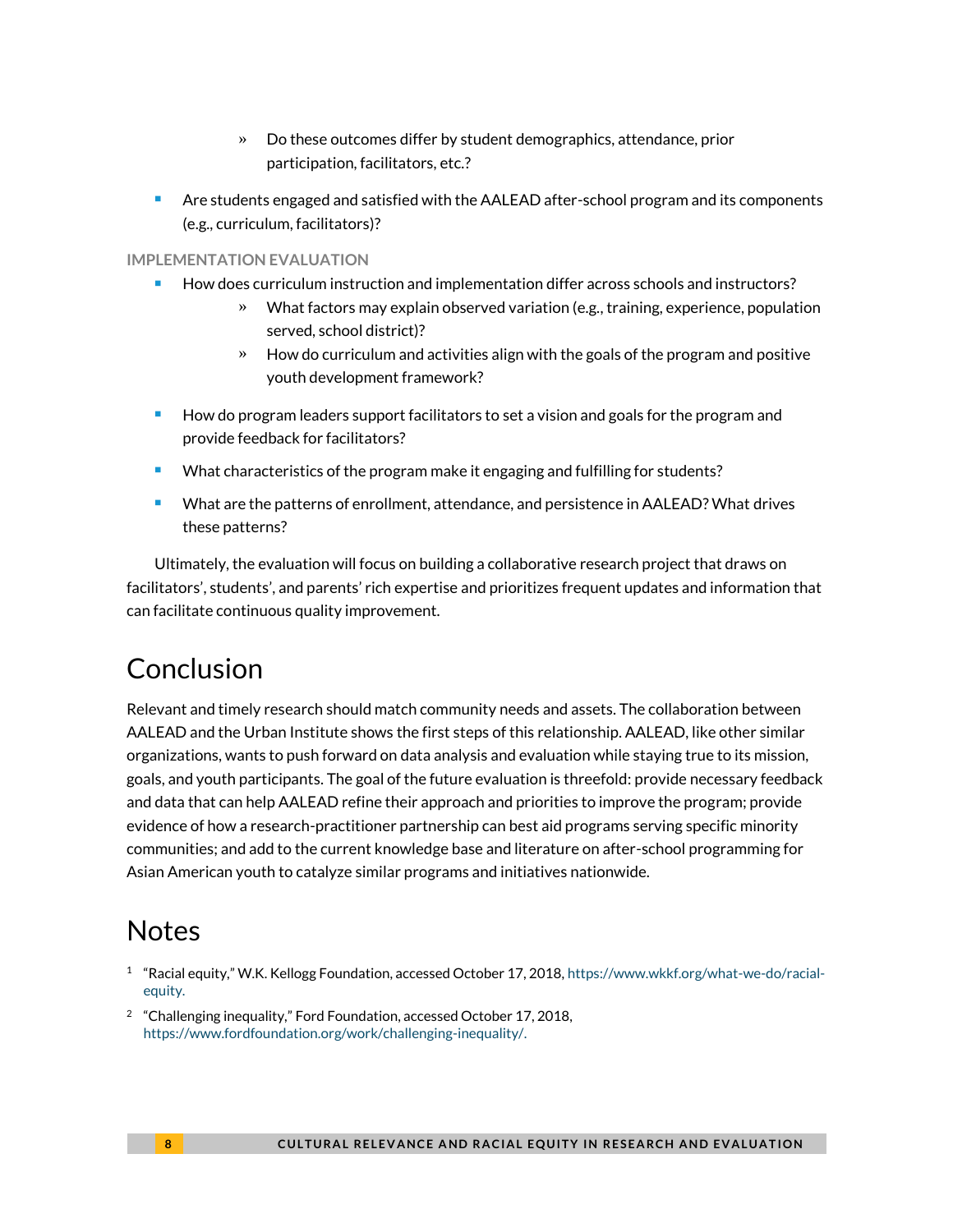- $3$  "Reducing inequality," William T. Grant Foundation, accessed October 17, 2018, [http://wtgrantfoundation.org/focus-areas/reducing-inequality.](http://wtgrantfoundation.org/focus-areas/reducing-inequality)
- <sup>4</sup> Mayookha Mitra-Majumdar, "RCTs as an ethical evaluation choice in pay for success," *PFS Perspectives*, March 6, 2018[, https://pfs.urban.org/pay-success/pfs-perspectives/rcts-ethical-evaluation-choice-pay-success.](https://pfs.urban.org/pay-success/pfs-perspectives/rcts-ethical-evaluation-choice-pay-success)
- <sup>5</sup> Charmaine Runes and Yuju Park, "In Deportation Debate, Don't Forget Asian Americans and Pacific Islanders," *Urban Wire* (blog), Urban Institute, February 20, 2017[, https://www.urban.org/urban-wire/deportation-debate](https://www.urban.org/urban-wire/deportation-debate-dont-forget-asian-americans-and-pacific-islanders)[dont-forget-asian-americans-and-pacific-islanders.](https://www.urban.org/urban-wire/deportation-debate-dont-forget-asian-americans-and-pacific-islanders)

# References

Cook, Thomas D. 2001. "Why Education Researchers [Reject Randomized Experiments](https://www.educationnext.org/files/ednext20013_62.pdf)." *Sciencephobia* 1 (3): 63–68. GrantCraft. 2007. *[Grant Making with a Racial Equity Lens](https://www.aecf.org/resources/grant-making-with-a-racial-equity-lens/)*. Baltimore: Annie E. Casey Foundation.

# About the Authors



**Yuju Park** is a research assistant in the Center on Labor, Human Services, and Population at the Urban Institute. Her research interests include college access, immigration, and metropolitan housing. Park has worked with several college access nonprofits and is interested in expanding educational and vocational opportunities for minority students in underresourced communities. Park graduated from Bryn Mawr College with a BA in sociology and a minor in education.



**Charmaine Runes** is a research analyst in the Center on Labor, Human Services, and Population. Her work involves both quantitative and qualitative data and methods, focusing on multigenerational antipoverty interventions that support and empower disadvantaged youth and low-income working families. Other research interests include immigrant integration and structural racism in public policy. Runes graduated with honors from Macalester College with a BA in economics.



**Michael Katz** is a research associate in the Center on Labor, Human Services, and Population, where he helps lead and manage projects evaluating alternatives to school discipline, school choice for low-income families, and prekindergarten access and expansion. Before joining Urban in 2013, Katz worked for several years at a Massachusetts educational research and software organization focused on special education students. In this position, he worked on multiple mixed-methods research studies that involved working with students, teachers, school and district administrators, and state-level education leaders. He also worked at an education research institute focused on improving school conditions in urban communities. He has extensive experience designing research studies, leading process evaluations, writing reports, and managing projects. Katz received a BA in political science and Spanish from the University of Michigan and an MA in urban education policy from Brown University.